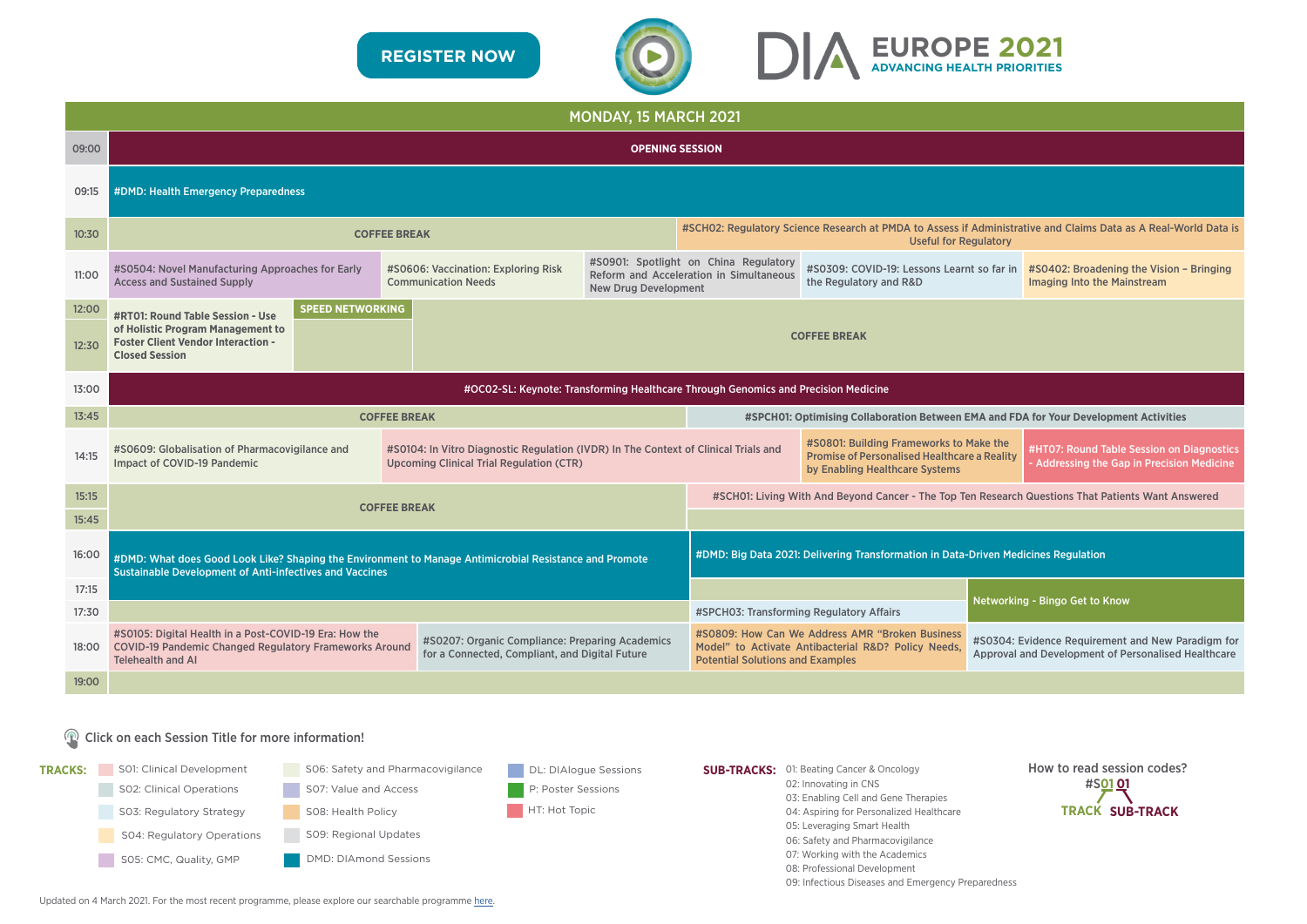|       | TUESDAY, 16 MARCH 2021                                                                                                                                                                                                  |                                                                                                                                                                  |                           |                                                                           |                    |                                                                                                      |                                                                                     |                                              |  |  |
|-------|-------------------------------------------------------------------------------------------------------------------------------------------------------------------------------------------------------------------------|------------------------------------------------------------------------------------------------------------------------------------------------------------------|---------------------------|---------------------------------------------------------------------------|--------------------|------------------------------------------------------------------------------------------------------|-------------------------------------------------------------------------------------|----------------------------------------------|--|--|
| 09:00 | #DMD: European Medicines Regulatory Network Strategy to 2025                                                                                                                                                            |                                                                                                                                                                  |                           | #DMD: Learning from Novel Regulatory Approaches During the COVID Pandemic |                    |                                                                                                      |                                                                                     |                                              |  |  |
| 10:15 |                                                                                                                                                                                                                         |                                                                                                                                                                  | <b>COFFEE BREAK</b>       |                                                                           |                    |                                                                                                      |                                                                                     |                                              |  |  |
| 11:00 | #S0803: Enabling Cell and Gene Therapies:<br>#S0601: Seeing Through the Fog of a Pandemic:<br>#S0906: PMDA Updates<br><b>Creating an Appropriate Framework</b><br><b>Observational Studies and Real-Time Registries</b> |                                                                                                                                                                  |                           |                                                                           |                    |                                                                                                      | #S0513: Opportunities for Regulatory Dialogue to Accelerate Innovation<br>in the EU |                                              |  |  |
| 12:00 | #RT02: The Value Proposition of Good Medical Writing for<br><b>Clinical Study Protocols</b>                                                                                                                             |                                                                                                                                                                  |                           |                                                                           | <b>LUNCH BREAK</b> |                                                                                                      |                                                                                     |                                              |  |  |
| 13:00 | #DMD: EU Regulatory Town Hall: Stress Testing Under COVID-19 - Is the European Framework Agile Enough?                                                                                                                  |                                                                                                                                                                  |                           |                                                                           |                    |                                                                                                      |                                                                                     |                                              |  |  |
| 14:00 |                                                                                                                                                                                                                         |                                                                                                                                                                  |                           |                                                                           |                    |                                                                                                      |                                                                                     | #P: Poster Session 1 - Regulatory and Health |  |  |
| 14:30 |                                                                                                                                                                                                                         |                                                                                                                                                                  |                           |                                                                           |                    |                                                                                                      |                                                                                     |                                              |  |  |
| 14:50 |                                                                                                                                                                                                                         |                                                                                                                                                                  |                           |                                                                           |                    | <b>COFFEE BREAK</b>                                                                                  |                                                                                     |                                              |  |  |
| 15:00 | #S0205: Bringing Trials Closer to Patients:<br>Leveraging Innovative Technologies and<br>Approaches                                                                                                                     | #S0708: Value Communications and<br>#DL01: Trans-Diagnostic Drug Development Beyond<br><b>Negotiations - Are You Prepared?</b><br><b>Oncology</b>                |                           |                                                                           |                    |                                                                                                      | #S0403: ATMP Regulation 2.0 - Is the System Fit<br>as is?                           |                                              |  |  |
| 16:00 |                                                                                                                                                                                                                         | <b>COFFEE BREAK</b>                                                                                                                                              |                           |                                                                           |                    |                                                                                                      | #SCH04: Endotype Approach for Drug Development                                      |                                              |  |  |
| 16:30 | #S0303: De-Risking Regulatory Strategy for ATMPs                                                                                                                                                                        |                                                                                                                                                                  |                           | #DL02: Unmet Medical Need                                                 |                    |                                                                                                      |                                                                                     |                                              |  |  |
| 17:30 | #SCH03: Increasing Complexity of Clinical Trials in Oncology: A Case Study of Importance of Optimal<br><b>COFFEE BREAK</b><br><b>Patient Selection</b>                                                                  |                                                                                                                                                                  |                           |                                                                           |                    |                                                                                                      |                                                                                     |                                              |  |  |
| 18:15 | #S0101: Advancing Complex Innovative<br>Clinical Trial Designs - Opportunities for<br><b>Global Regulatory Convergence in Oncology</b>                                                                                  | #S0204: Digital Technologies and<br><b>Their Promise of Increased Technical</b><br>Success, Reduced Timelines and<br><b>Broader Generalizability of Findings</b> | able Rapid Patient Access | #S0506: GMPs for Investigational Products to En-                          |                    | #HT02: Emerging Technologies and Data Driven Initiatives within the<br><b>Regulatory Environment</b> |                                                                                     |                                              |  |  |
| 19:15 |                                                                                                                                                                                                                         |                                                                                                                                                                  |                           |                                                                           |                    |                                                                                                      |                                                                                     |                                              |  |  |
| 19:30 |                                                                                                                                                                                                                         |                                                                                                                                                                  |                           |                                                                           |                    |                                                                                                      |                                                                                     |                                              |  |  |
|       |                                                                                                                                                                                                                         |                                                                                                                                                                  |                           |                                                                           |                    |                                                                                                      |                                                                                     |                                              |  |  |

### Click on each Session Title for more information!





How to read session codes? #S**01 01 TRACK SUB-TRACK**



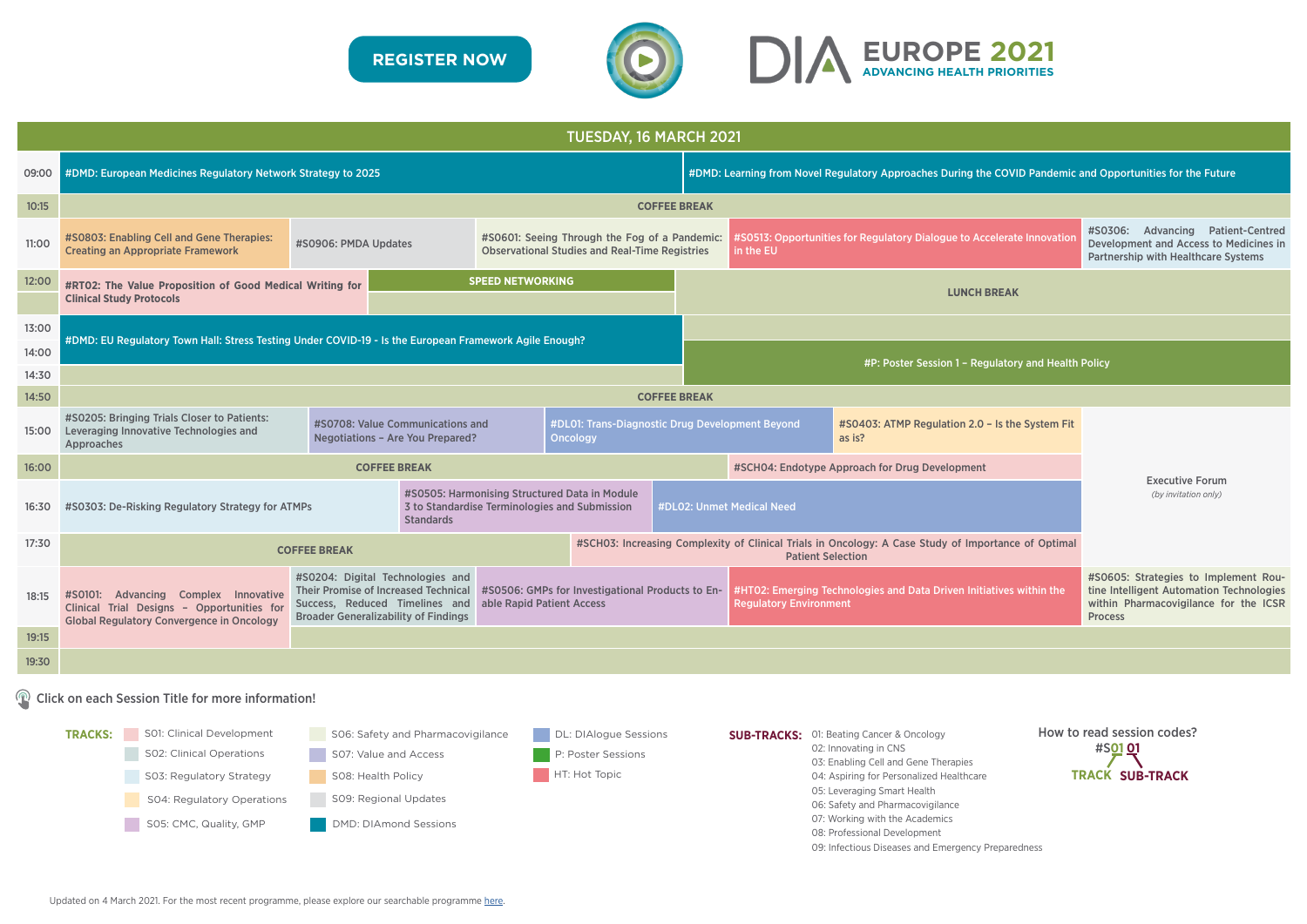

|                | <b>WEDNESDAY, 17 MARCH 2021</b>                                                                                                                                                                                                                                |                                                                                                         |                                                                                                                           |                         |                                                                                                     |                                                                                                                                                                                                                                                                                                 |                                                                                                                                                                      |                                                      |                                                                                                                                                                                                                                                                               |                                                                                                                                |  |  |
|----------------|----------------------------------------------------------------------------------------------------------------------------------------------------------------------------------------------------------------------------------------------------------------|---------------------------------------------------------------------------------------------------------|---------------------------------------------------------------------------------------------------------------------------|-------------------------|-----------------------------------------------------------------------------------------------------|-------------------------------------------------------------------------------------------------------------------------------------------------------------------------------------------------------------------------------------------------------------------------------------------------|----------------------------------------------------------------------------------------------------------------------------------------------------------------------|------------------------------------------------------|-------------------------------------------------------------------------------------------------------------------------------------------------------------------------------------------------------------------------------------------------------------------------------|--------------------------------------------------------------------------------------------------------------------------------|--|--|
| 09:00          | #DMD: Raising the Bar of Patient Engagement - Patient Centric Innovation and Patients' Role In<br><b>Medicine Development and Decision Making</b>                                                                                                              |                                                                                                         |                                                                                                                           |                         |                                                                                                     |                                                                                                                                                                                                                                                                                                 | #DMD: Medicines Shortages Changing the Paradigm from Mitigation to Prevention                                                                                        |                                                      |                                                                                                                                                                                                                                                                               |                                                                                                                                |  |  |
| 10:15          | <b>COFFEE BREAK</b>                                                                                                                                                                                                                                            |                                                                                                         |                                                                                                                           |                         |                                                                                                     |                                                                                                                                                                                                                                                                                                 | #P: Poster Session 2 - Safety and Pharmacovigilance                                                                                                                  |                                                      |                                                                                                                                                                                                                                                                               |                                                                                                                                |  |  |
| 11:00          | #S0607: Effective Risk Communication for Safe Use<br>#DL03: RWE4 Decisions<br>Behaviours in Healtcare: Innovation Through Formative and<br><b>Evaluative Collaborations</b>                                                                                    |                                                                                                         |                                                                                                                           |                         |                                                                                                     |                                                                                                                                                                                                                                                                                                 | #S0103: How Can High Quality RWD As<br><b>External Control Support Registration of</b><br>and Steps Towards Faster Access<br><b>CAR Ts in Later Line Indications</b> |                                                      |                                                                                                                                                                                                                                                                               | #S0904: Updates from The Middle East - A Leap Forward in Digitalization                                                        |  |  |
| 12:00<br>12:15 | #SP03: Managing What Matters. How to Create Patient Access                                                                                                                                                                                                     |                                                                                                         |                                                                                                                           | <b>SPEED NETWORKING</b> |                                                                                                     |                                                                                                                                                                                                                                                                                                 |                                                                                                                                                                      |                                                      |                                                                                                                                                                                                                                                                               |                                                                                                                                |  |  |
| 12:30          | to (Neo) Adjuvant Treatments                                                                                                                                                                                                                                   |                                                                                                         |                                                                                                                           |                         |                                                                                                     |                                                                                                                                                                                                                                                                                                 |                                                                                                                                                                      |                                                      | <b>LUNCH BREAK</b>                                                                                                                                                                                                                                                            |                                                                                                                                |  |  |
| 13:00          | #S0502: Early Access CMC Approaches: EMA<br><b>ToolBox Guidance 2021</b>                                                                                                                                                                                       | <b>Europe</b>                                                                                           | #S0408: IDMP as a Cornerstone in Digital<br><b>Transformation for Regulatory Practice in</b><br>Making?                   |                         |                                                                                                     | #S0301: Take International<br>#S0706: Beyond PROs and Organized Protests: How Collaboration in Paediatrics<br>Can We Bring the Patient Voice into HTA Decision-<br>to the Next Level<br>to<br><b>Creation in Healthcare</b><br>to<br>Accelerate<br><b>Access</b><br><b>Paediatric Medicines</b> |                                                                                                                                                                      |                                                      | #HT01: Building Effective Collaboration for Mutual Valu                                                                                                                                                                                                                       |                                                                                                                                |  |  |
| 14:00          |                                                                                                                                                                                                                                                                | <b>COFFEE BREAK</b>                                                                                     |                                                                                                                           |                         |                                                                                                     |                                                                                                                                                                                                                                                                                                 |                                                                                                                                                                      |                                                      | #SPCH04: The Value of Strategic Partnerships: From Nice to Have to Necessity                                                                                                                                                                                                  |                                                                                                                                |  |  |
| 14:30          | #DMD: Future of Research: Pharmaceutical Science, Innovation and Social Policy Pharmaceutical<br>#DMD: EUnetHTA Town Hall - After Three Joint Actions with EUnetHTA - Which are the Main Achievements and the Remaining Challenges?<br><b>Sciences in 2020</b> |                                                                                                         |                                                                                                                           |                         |                                                                                                     |                                                                                                                                                                                                                                                                                                 |                                                                                                                                                                      |                                                      |                                                                                                                                                                                                                                                                               |                                                                                                                                |  |  |
| 15:45          |                                                                                                                                                                                                                                                                |                                                                                                         |                                                                                                                           |                         |                                                                                                     | #SCH05: A Digital Channel Pharmacovigilance Requirements Database with Integrated Robotic Process Automation (RPA)                                                                                                                                                                              |                                                                                                                                                                      |                                                      |                                                                                                                                                                                                                                                                               |                                                                                                                                |  |  |
| 16:15          |                                                                                                                                                                                                                                                                | <b>COFFEE BREAK</b>                                                                                     |                                                                                                                           |                         |                                                                                                     |                                                                                                                                                                                                                                                                                                 |                                                                                                                                                                      |                                                      |                                                                                                                                                                                                                                                                               |                                                                                                                                |  |  |
| 16:30          | #DL04: Difficulties Predicting Safety<br>and Dose in FIH Setting: Options When<br>There are No Options, an Industry and                                                                                                                                        | #S0208: Getting the Question Right:<br><b>Estimand for Safety and Benefit-Risk</b><br><b>Evaluation</b> |                                                                                                                           |                         | #S0905: Turkey: Building the<br>Role of a new ICH member in<br><b>Global Regulatory Communities</b> | #S0107: Testing the Readiness of The<br><b>Framework: Are The Regulatory Processes</b><br>Fit for Rapid Development of Treatments<br>and Vaccines?                                                                                                                                              |                                                                                                                                                                      |                                                      | #S0503: Comparability Challenges and Possible Solutions for ATMPs                                                                                                                                                                                                             |                                                                                                                                |  |  |
| 17:30          | <b>Regulator Perspective</b>                                                                                                                                                                                                                                   |                                                                                                         |                                                                                                                           |                         |                                                                                                     |                                                                                                                                                                                                                                                                                                 |                                                                                                                                                                      |                                                      | #SPCH05: COVID-19 and Beyond:                                                                                                                                                                                                                                                 |                                                                                                                                |  |  |
| 17:45          |                                                                                                                                                                                                                                                                |                                                                                                         |                                                                                                                           |                         | <b>COFFEE BREAK</b>                                                                                 |                                                                                                                                                                                                                                                                                                 |                                                                                                                                                                      |                                                      | The UK's Research Response to<br><b>COVID-19 and Next Steps</b>                                                                                                                                                                                                               | <b>Networking - Round Table Discussion</b>                                                                                     |  |  |
| 18:00          |                                                                                                                                                                                                                                                                |                                                                                                         |                                                                                                                           |                         |                                                                                                     |                                                                                                                                                                                                                                                                                                 |                                                                                                                                                                      |                                                      |                                                                                                                                                                                                                                                                               |                                                                                                                                |  |  |
| 18:15          | #S0308: Regulatory Science Dialogue                                                                                                                                                                                                                            |                                                                                                         | #S0804: Laying the Foundation for a Value-<br>Based, Patient-Centered, and Outcome-<br>Driven Healthcare System in Europe |                         |                                                                                                     |                                                                                                                                                                                                                                                                                                 | #S0109: How Mechanism of Action-Driven<br>Development Can Address the Covid-19 Challenge                                                                             |                                                      | #S0401: The Importance of Data Management<br>and CDISC/IDMP Data Standards for First<br><b>Time Right Submissions</b>                                                                                                                                                         | #HT03: Examples of Artificial<br><b>Intelligence and Machine Learning</b><br>in development, Leveraging Smart<br><b>Health</b> |  |  |
| 19:15          |                                                                                                                                                                                                                                                                |                                                                                                         |                                                                                                                           |                         |                                                                                                     |                                                                                                                                                                                                                                                                                                 |                                                                                                                                                                      |                                                      |                                                                                                                                                                                                                                                                               |                                                                                                                                |  |  |
|                | ( <sup>Q</sup> ) Click on each Session Title for more information!                                                                                                                                                                                             |                                                                                                         |                                                                                                                           |                         |                                                                                                     |                                                                                                                                                                                                                                                                                                 |                                                                                                                                                                      |                                                      |                                                                                                                                                                                                                                                                               |                                                                                                                                |  |  |
|                | S01: Clinical Development<br><b>TRACKS:</b><br>SO2: Clinical Operations<br>SO3: Regulatory Strategy<br>SO4: Regulatory Operations<br>SO5: CMC, Quality, GMP                                                                                                    | SO8: Health Policy                                                                                      | SO6: Safety and Pharmacovigilance<br>SO7: Value and Access<br>SO9: Regional Updates<br><b>DMD: DIAmond Sessions</b>       |                         | DL: DIAlogue Sessions<br>P: Poster Sessions<br>HT: Hot Topic                                        |                                                                                                                                                                                                                                                                                                 | <b>SUB-TRACKS:</b>                                                                                                                                                   | 02: Innovating in CNS<br>05: Leveraging Smart Health | 01: Beating Cancer & Oncology<br>03: Enabling Cell and Gene Therapies<br>04: Aspiring for Personalized Healthcare<br>06: Safety and Pharmacovigilance<br>07: Working with the Academics<br>08: Professional Development<br>09: Infectious Diseases and Emergency Preparedness | How to read session codes?<br>#S <u>01 0</u> 1<br><b>TRACK SUB-TRACK</b>                                                       |  |  |

Updated on 4 March 2021. For the most recent programme, please explore our searchable programme [here](https://dia.covr.be/cmportal/searchable/21101/config/searchable#!sessionschedule).



| and Beyond:<br>Response to<br>teps | <b>Networking - Round Table Discussion</b>                                                                                     |
|------------------------------------|--------------------------------------------------------------------------------------------------------------------------------|
| a Management<br>s for First        | #HTO3: Examples of Artificial<br><b>Intelligence and Machine Learning</b><br>in development, Leveraging Smart<br><b>Health</b> |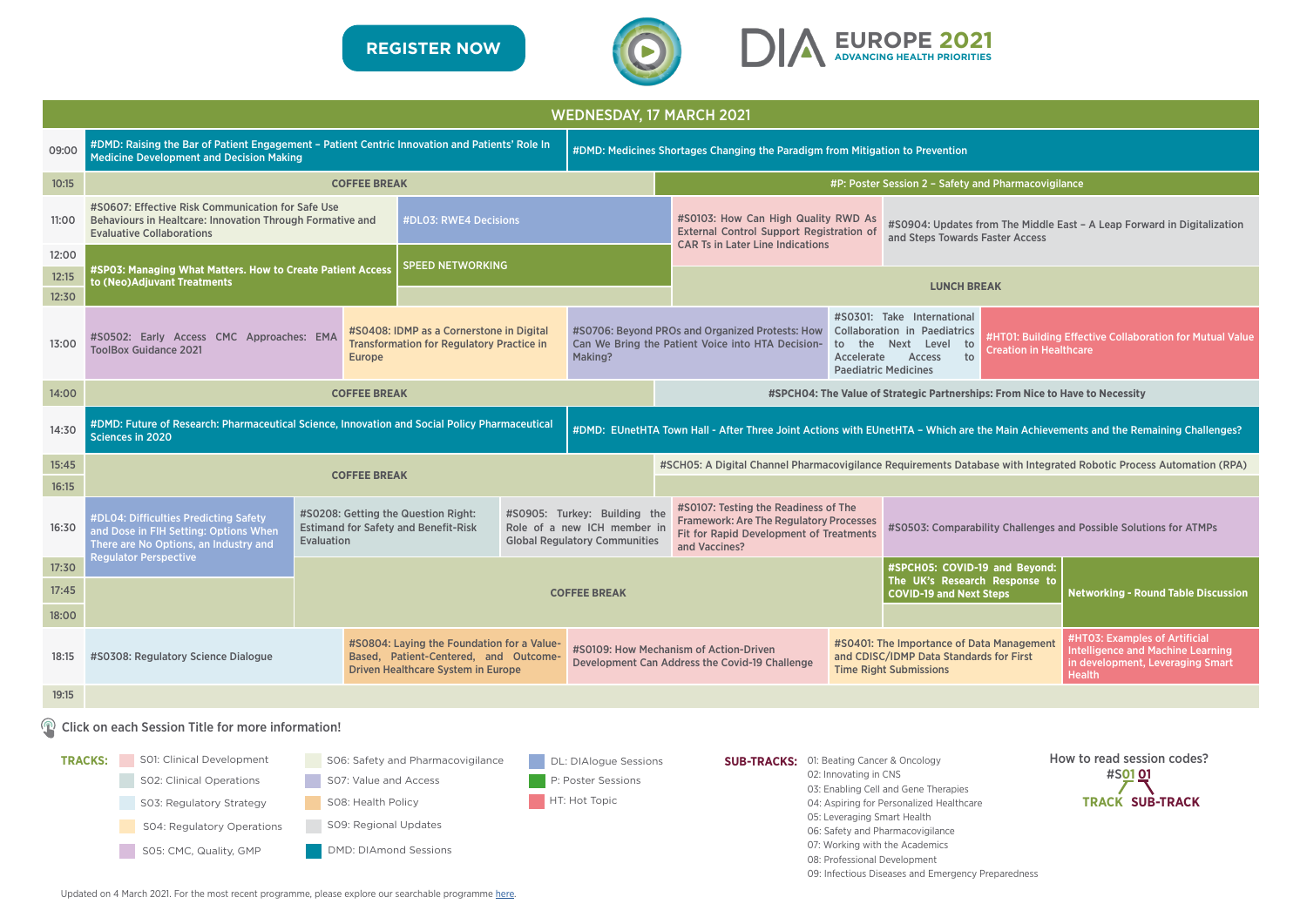|                                                       | <b>THURSDAY, 18 MARCH 2021</b>                                                                                                                                                                                        |                                             |                                                                                                                                                                               |                                                                                      |                                                                                                                                          |                                                                                                                                                                                                                                                                                                    |                                                                                                                                                                                                           |                                                                                                          |  |  |
|-------------------------------------------------------|-----------------------------------------------------------------------------------------------------------------------------------------------------------------------------------------------------------------------|---------------------------------------------|-------------------------------------------------------------------------------------------------------------------------------------------------------------------------------|--------------------------------------------------------------------------------------|------------------------------------------------------------------------------------------------------------------------------------------|----------------------------------------------------------------------------------------------------------------------------------------------------------------------------------------------------------------------------------------------------------------------------------------------------|-----------------------------------------------------------------------------------------------------------------------------------------------------------------------------------------------------------|----------------------------------------------------------------------------------------------------------|--|--|
| 09:00                                                 | #S0405: Cloud-Based Submissions; from Principles to<br><b>Practice</b>                                                                                                                                                |                                             | #S0707: Attributing Value to Innovation: Which<br><b>Evidence is Needed to Satisfy Different Decision-</b><br><b>Making Methodologies?</b>                                    |                                                                                      | <b>Benefits of PPPs and Learnings of Recent</b><br><b>Projects to Facilitates Future Success of Such</b><br><b>Collaborations</b>        | #S0802: Understanding of Different Set Ups of PPP,                                                                                                                                                                                                                                                 | #S0106: Methodologies for Incorporating the Patient Voice<br>in Development and Regulatory Processes                                                                                                      |                                                                                                          |  |  |
| 10:00                                                 |                                                                                                                                                                                                                       |                                             |                                                                                                                                                                               |                                                                                      |                                                                                                                                          |                                                                                                                                                                                                                                                                                                    |                                                                                                                                                                                                           | #SCHO6: Researches to Utilize Administrative and Claims Data as A Real-World Data for Regulatory Purpose |  |  |
| 10:30                                                 |                                                                                                                                                                                                                       |                                             |                                                                                                                                                                               |                                                                                      | <b>COFFEE BREAK</b>                                                                                                                      |                                                                                                                                                                                                                                                                                                    |                                                                                                                                                                                                           |                                                                                                          |  |  |
| 10:45                                                 | #S0903: Sustaining Regulatory<br><b>Systems in Africa During Pandemics -</b>                                                                                                                                          | (COVID-19)                                  | #S0509: Alternative GMP/GDP Inspection<br><b>Practices: Opportunities implementing</b><br><b>Lessons Learned from a Pandemic Situation</b>                                    | #HT04: Changes in PV and the Impact of EU PV<br><b>Legislation on Patient Safety</b> |                                                                                                                                          | #S0404: Transformative Disruption to Regulatory<br><b>Submissions and Approvals: The Accumulus Synergy</b>                                                                                                                                                                                         | #S0206: Patient Involvement<br>in Patient Preference Studies:<br><b>Lessons from the IMI PREFER</b><br>Project                                                                                            |                                                                                                          |  |  |
| 11:45                                                 | <b>AMA Establishment Journey</b>                                                                                                                                                                                      |                                             |                                                                                                                                                                               |                                                                                      |                                                                                                                                          |                                                                                                                                                                                                                                                                                                    |                                                                                                                                                                                                           |                                                                                                          |  |  |
| 12:00<br>12:15                                        |                                                                                                                                                                                                                       |                                             |                                                                                                                                                                               | <b>LUNCH BREAK</b>                                                                   |                                                                                                                                          |                                                                                                                                                                                                                                                                                                    | <b>SPEED NETWORKING</b>                                                                                                                                                                                   | #SP04: The Digital Future of R&D<br>- Strategies for Data, Automation<br>and Artificial Intelligence     |  |  |
| 13:00                                                 | #S0307: Scientific Advice and Collaboration with<br>#S0511: Nitrosamines: Traceability / Sensitivity - What<br>Academia as Tools to Facilitate Research and<br>is Good Enough?<br><b>Development of New Medicines</b> |                                             |                                                                                                                                                                               |                                                                                      | <b>Marketing Management</b>                                                                                                              | #HT05: Comparison of Emergency Use Pathways<br>Among Japan-the US-Europe: Including Post-<br>#DMD: Reliance: The Key to Smart Regulation?                                                                                                                                                          |                                                                                                                                                                                                           |                                                                                                          |  |  |
| <b>14:00</b>                                          | #SPCH06: Monitoring and Surveillance                                                                                                                                                                                  |                                             |                                                                                                                                                                               |                                                                                      |                                                                                                                                          |                                                                                                                                                                                                                                                                                                    |                                                                                                                                                                                                           |                                                                                                          |  |  |
| 14:15                                                 | in the Marketing of Medical Devices                                                                                                                                                                                   |                                             |                                                                                                                                                                               | <b>COFFEE BREAK</b>                                                                  |                                                                                                                                          |                                                                                                                                                                                                                                                                                                    |                                                                                                                                                                                                           |                                                                                                          |  |  |
| 14:30                                                 | #DMD: ICH E17 Guideline on Multi-Regional Clinical Trials: A Catalyst for Simultaneous Global Development and<br>#DMD: COVID-19, An Opportunity to Step Up International Collaboration<br><b>Registration</b>         |                                             |                                                                                                                                                                               |                                                                                      |                                                                                                                                          |                                                                                                                                                                                                                                                                                                    |                                                                                                                                                                                                           |                                                                                                          |  |  |
| 15:45                                                 |                                                                                                                                                                                                                       | <b>COFFEE BREAK</b>                         |                                                                                                                                                                               |                                                                                      |                                                                                                                                          | #P: Poster Session 3 - Clinical Development & Value and Access                                                                                                                                                                                                                                     |                                                                                                                                                                                                           |                                                                                                          |  |  |
| 16:30                                                 | #S0108: Multi-Stakeholder<br><b>Collaborations to Drive Adoption and</b><br>Alignment in the Implementation of<br>Telemedicine Platforms and the Use of Pharmacovigilance Decisions Making                            |                                             | #S0805: Paving a New Road for Digital Health -<br>#S0603: Advances in Evidence-Based<br><b>Global Trends in Software Regulation</b><br><b>Quality and Risk Management for</b> |                                                                                      | #S0709: Improving Access to Medicines: Exploring<br>New Regulatory Frameworks for Letting Data Lead<br>the Way to Increased Drug Options |                                                                                                                                                                                                                                                                                                    |                                                                                                                                                                                                           | #S0407: The Stars Project                                                                                |  |  |
| 17:30                                                 | <b>Digital Measures</b>                                                                                                                                                                                               |                                             |                                                                                                                                                                               |                                                                                      |                                                                                                                                          |                                                                                                                                                                                                                                                                                                    |                                                                                                                                                                                                           |                                                                                                          |  |  |
| 17:45                                                 |                                                                                                                                                                                                                       |                                             |                                                                                                                                                                               |                                                                                      | <b>COFFEE BREAK</b>                                                                                                                      |                                                                                                                                                                                                                                                                                                    |                                                                                                                                                                                                           |                                                                                                          |  |  |
| 18:15                                                 | #S0704: Developing Drugs that Meet the Patients'<br>#S0203: Clinical Operations for Studies Involving Special<br><b>Populations and Adaptive Designs</b><br><b>From Here?</b>                                         |                                             |                                                                                                                                                                               | Needs: How Far Have We Come and Where Do We Go                                       |                                                                                                                                          | #S0305: The Use of Remote Monitoring Technologies                                                                                                                                                                                                                                                  | #S0501: Predictive Stability - How Do We Move To A Risk<br>Based Approach For Providing Required Stability Data,<br>Platform Data, Extrapolation etc Linking Bio/Chemical<br><b>Approaches By Science</b> |                                                                                                          |  |  |
| 19:15                                                 |                                                                                                                                                                                                                       |                                             |                                                                                                                                                                               |                                                                                      |                                                                                                                                          |                                                                                                                                                                                                                                                                                                    |                                                                                                                                                                                                           |                                                                                                          |  |  |
| (D) Click on each Session Title for more information! |                                                                                                                                                                                                                       |                                             |                                                                                                                                                                               |                                                                                      |                                                                                                                                          |                                                                                                                                                                                                                                                                                                    |                                                                                                                                                                                                           |                                                                                                          |  |  |
| <b>TRACKS:</b>                                        | S01: Clinical Development<br>SO2: Clinical Operations<br>SO3: Regulatory Strategy<br>S04: Regulatory Operations<br>SO5: CMC, Quality, GMP                                                                             | SO8: Health Policy<br>SO9: Regional Updates | SO6: Safety and Pharmacovigilance<br>SO7: Value and Access<br><b>DMD: DIAmond Sessions</b>                                                                                    | DL: DIAlogue Sessions<br><b>Poster Sessions</b><br>IT: Hot Topic                     |                                                                                                                                          | <b>SUB-TRACKS:</b> 01: Beating Cancer & Oncology<br>02: Innovating in CNS<br>03: Enabling Cell and Gene Therapies<br>04: Aspiring for Personalized Healthcare<br>05: Leveraging Smart Health<br>06: Safety and Pharmacovigilance<br>07: Working with the Academics<br>08: Professional Development |                                                                                                                                                                                                           | How to read session codes<br>#S <u>01 0</u> 1<br><b>TRACK SUB-TRACK</b>                                  |  |  |

Updated on 4 March 2021. For the most recent programme, please explore our searchable programme [here](https://dia.covr.be/cmportal/searchable/21101/config/searchable#!sessionschedule).